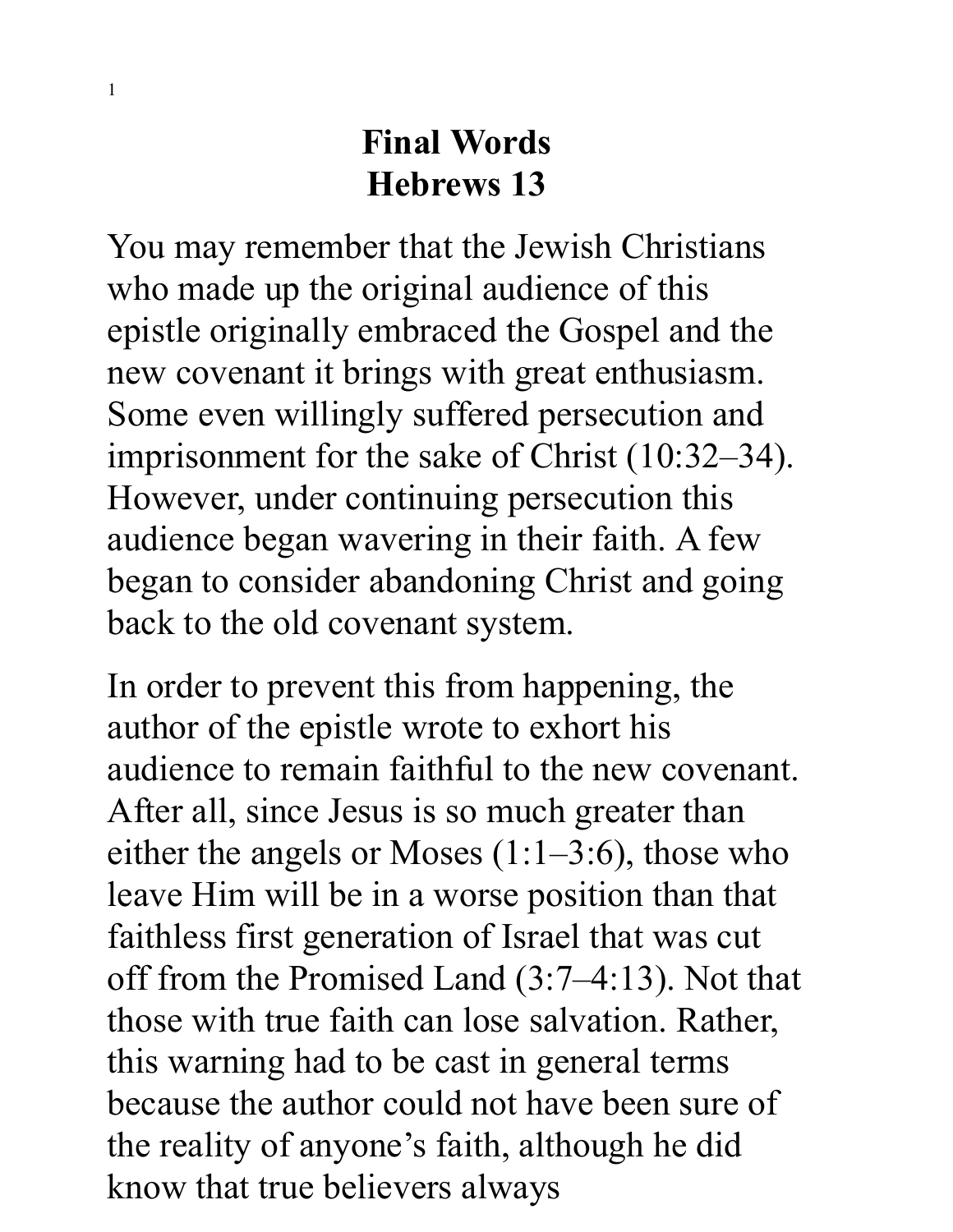persevere (4:14–6:12).

One way that God bolstered their perseverance was by reminding them of the superiority of the new covenant inaugurated by Christ's sacrifice  $(6:13-10:18)$  so that they would be motivated to cling to Jesus. Similarly, He moves us to place our faith in this Jesus, the promise for which the old covenant saints waited (10:19–11:40). These saints cheer us on, bearing witness to our need to strengthen ourselves to finish the race of faith by obeying God's commands (12:1–29).

For twelve chapters, the author of Hebrews has encouraged his readers to leave the Temple and all its associated systems for the new community of believers in Jesus. To help them best thrive, he offers shares multiple practical steps to living well in the community he has encouraged them to join and remain as vital members.

It is his final encouragement and it arrives in a barrage of short, pithy commands.

**1-2** - *Let brotherly love continue. 2 Do not neglect to show hospitality to strangers, for thereby some have entertained angels unawares.*

Arriving in a new community is like the first day of a new school. It may be initially easier to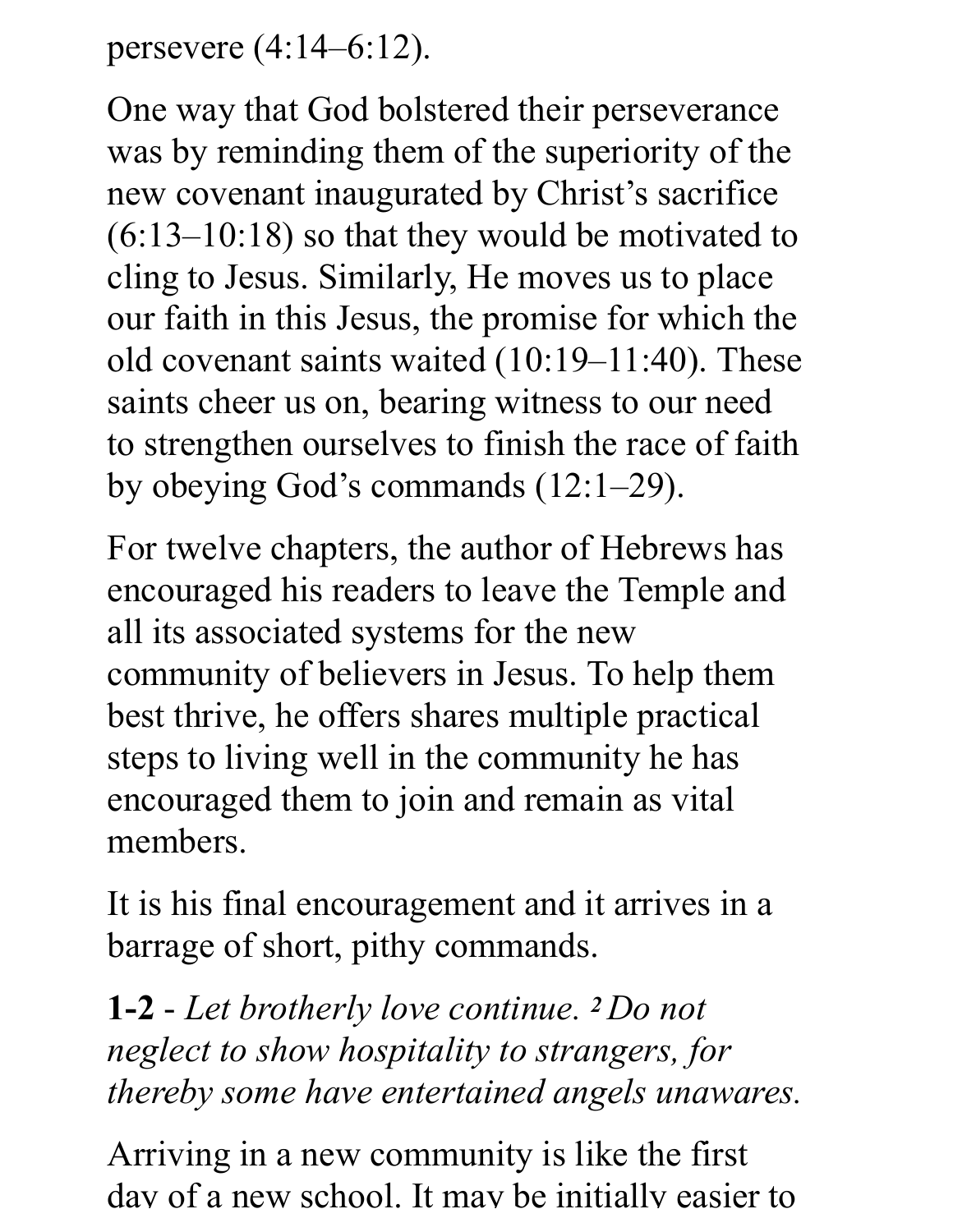day of a new school. It is matter to increase the initial set of the initial set of the initial set of the initial set of the initial set of the initial set of the initial set of the initial set of the initial set of the i 'go it alone' but that is not better in the long run of the race Christians run (Hb 12:1-2).

Verse 2 is undoubtedly a reference to Genesis 18 when Abraham and Sarah entertained angels near the oaks of Mamre. As a result of Abraham's hospitality, he welcomed the messengers who told him about Isaac's miraculous birth.

The idea is that such wonderful news and help is also available to us in fellowship with other believers.

**3** - *Remember those who are in prison, as though in prison with them, and those who are mistreated, since you also are in the body.* 

Julius Caesar had formulated a policy of allowing Jews to follow their traditional religious practices, a policy which was followed, and extended, by Augustus. This gave Judaism the status of a *religio licita* (permitted religion) throughout the Empire. Roman authorities respected tradition in religion and the Jews were following the beliefs and practices of their ancestors.

But as Christianity became more distinct from Judaism and Christians began to leave the Temple and synagogue it also left the protection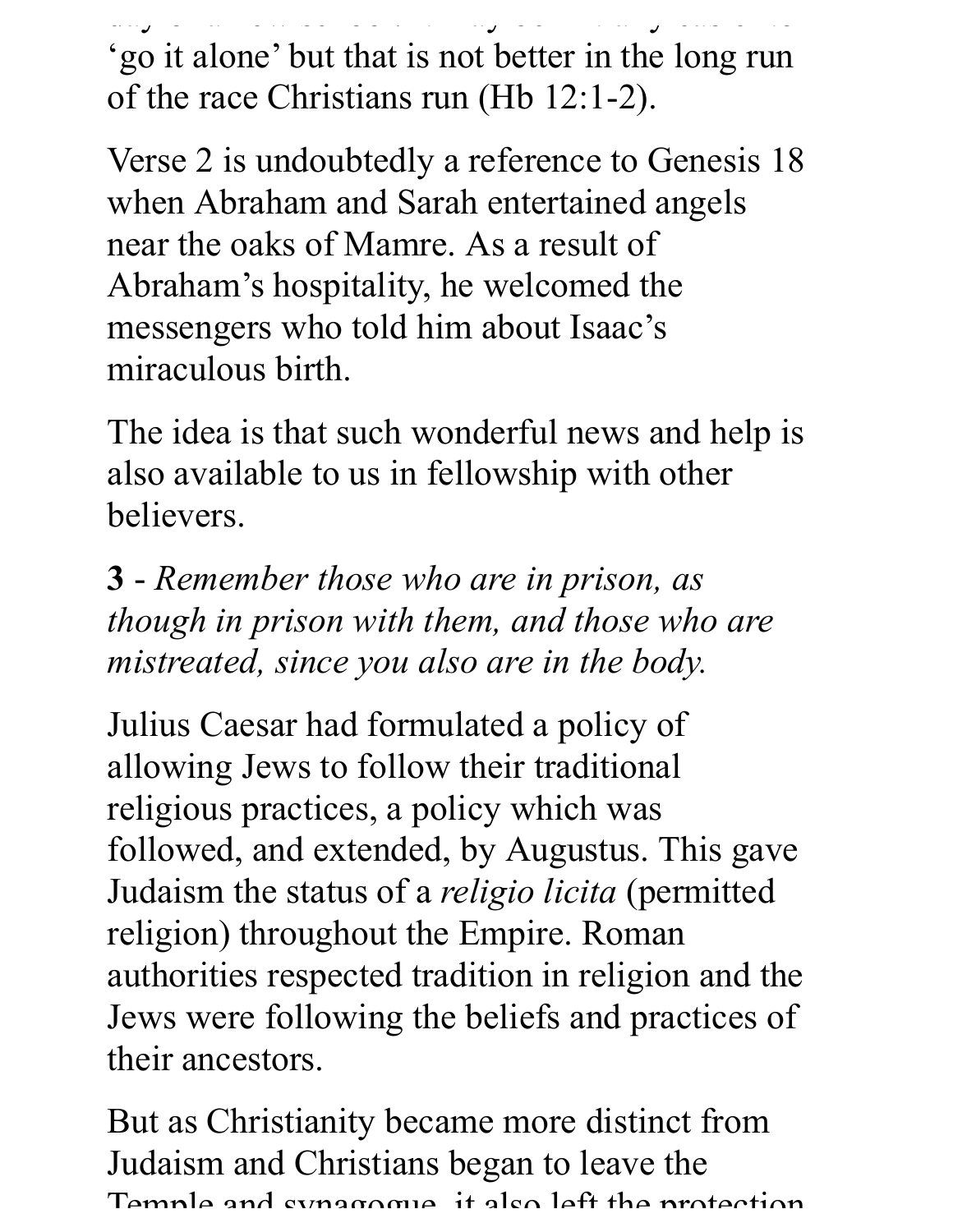Temple and synagogue, it also left the protection that Judaism offered it as an authorized religion in the Roman Empire. Jews began to persecute Christians and encouraged the Roman government to do likewise. The end result was loss, imprisonment and even death.

These readers have already endured that kind of persecution

10:34 - *For you had compassion on those in prison, and you joyfully accepted the plundering of your property, since you knew that you yourselves had a better possession and an abiding one*

**4** - *Let marriage be held in honor among all, and let the marriage bed be undefiled, for God will judge the sexually immoral and adulterous.*

Some have speculated that either asceticism or a sexual libertinism had been influencing the congregation. Either choice is a possibility since the early church faced both issues. For example, 1 Corinthians was written partly to combat the asceticism and sexual immorality that was rampant in the Corinthian church.

Marriage is important because it is a reflection of Jesus and the church. It reflects Jesus's holiness and his love.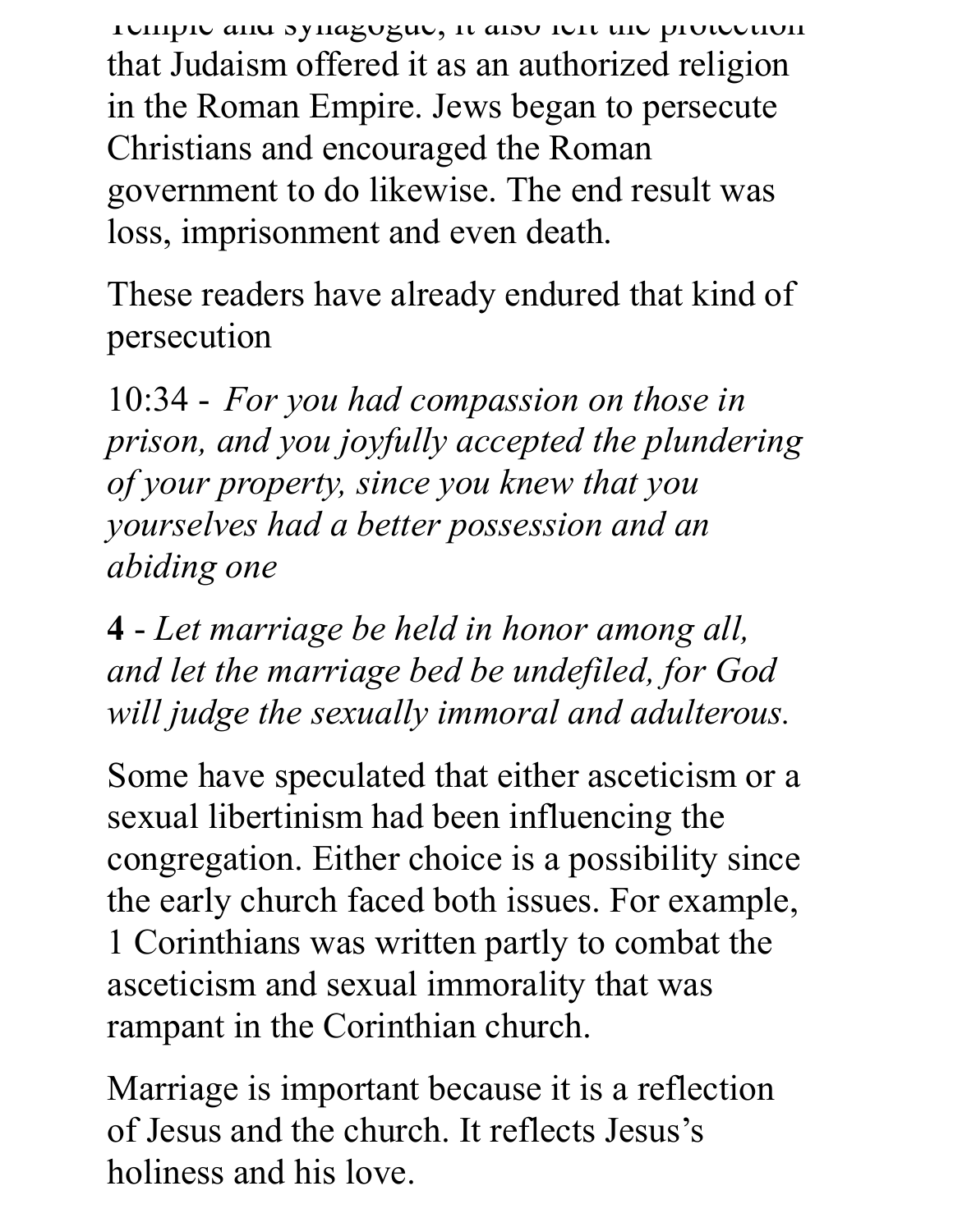**5-6***- Keep your life free from love of money, and be content with what you have, for he has said, "I will never leave you nor forsake you." <sup>6</sup>So we can confidently say, "The Lord is my helper; I will not fear; what can man do to me?"*

Many theologians have noted that one of these forbidden sins is actually the root of many evils. This forbidden sin is covetousness (Ex. 20:17)

*Covetousness is an inordinate desire to enjoy more money than we have, or than God is pleased to give us. John Owen*

Money itself is not bad; rather, the inordinate desire to have more than God has given us is what leads us into all kinds of wickedness (see  $1$ Tim. 6:10).

Remember, that Habakkuk said the Chaldeans had a lust for more that was like death, never satisfied.

7 - *Remember your leaders, those who spoke to you the word of God. Consider the outcome of their way of life, and imitate their faith.*

The particular way in which we are called to remember leaders in this passage is by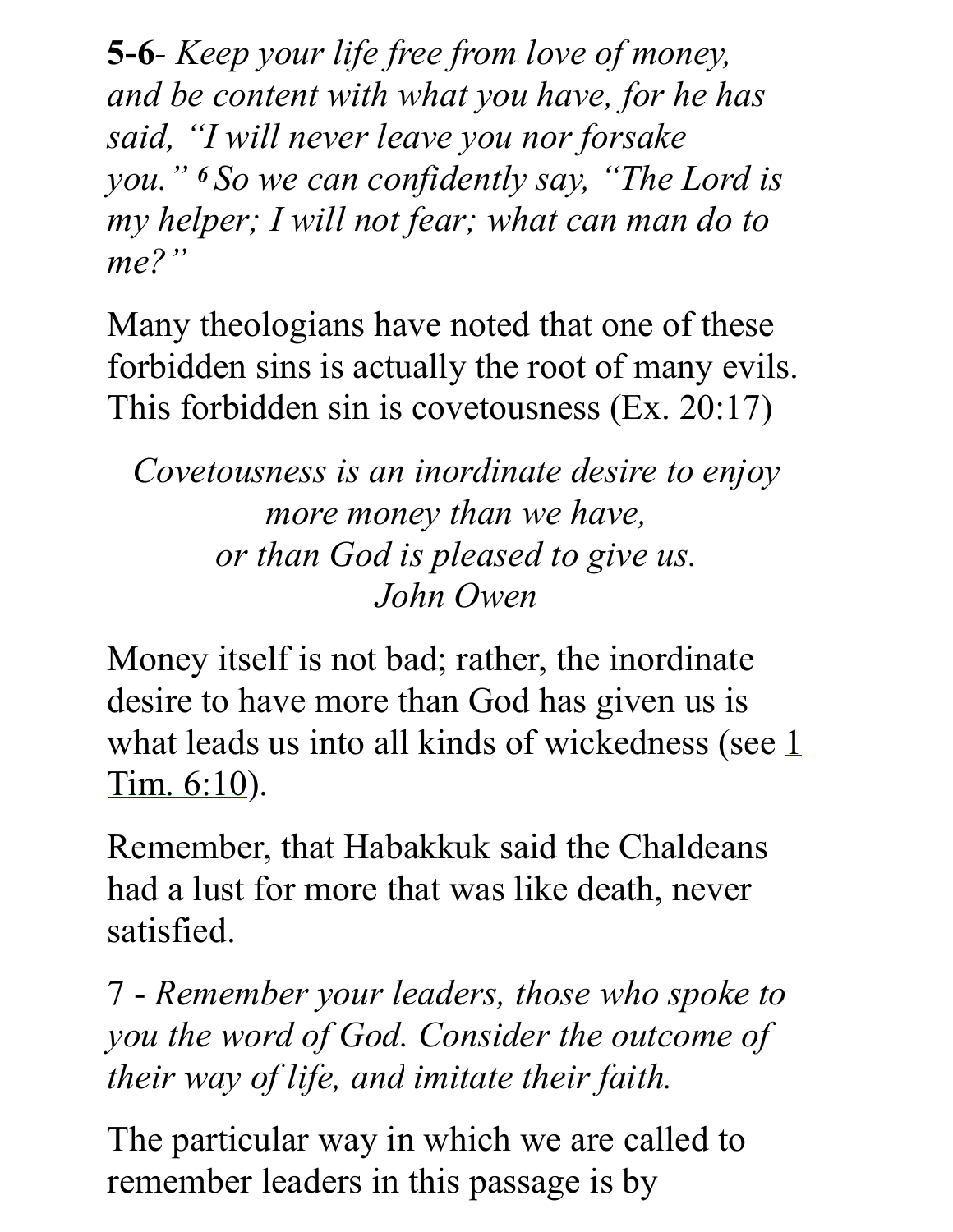considering their way of life and to imitate it.

**8-9** - *Jesus Christ is the same yesterday and today and forever. 9 Do not be led away by diverse and strange teachings, for it is good for the heart to be strengthened by grace, not by foods, which have not benefited those devoted to them.* 

Many new things tempt us to turn our hearts from Christ for the 'new and improved.'

In Scripture, God reminds us of His faithfulness so that our hearts will be moved to cling to His promises and so that we will imitate his faithfulness.

As God is faithful to us, we are encouraged to remain faithful to him.

In this case, the new thing was really an old thing; perhaps something having to do with Jewish food rituals as the next two verses also suggest.

But our hearts, the writer reminds us, are not strengthened by food but by grace that comes only from Jesus.

The original audience of this epistle needed to hear this. They were wavering and needed something reliable upon which to cling. Under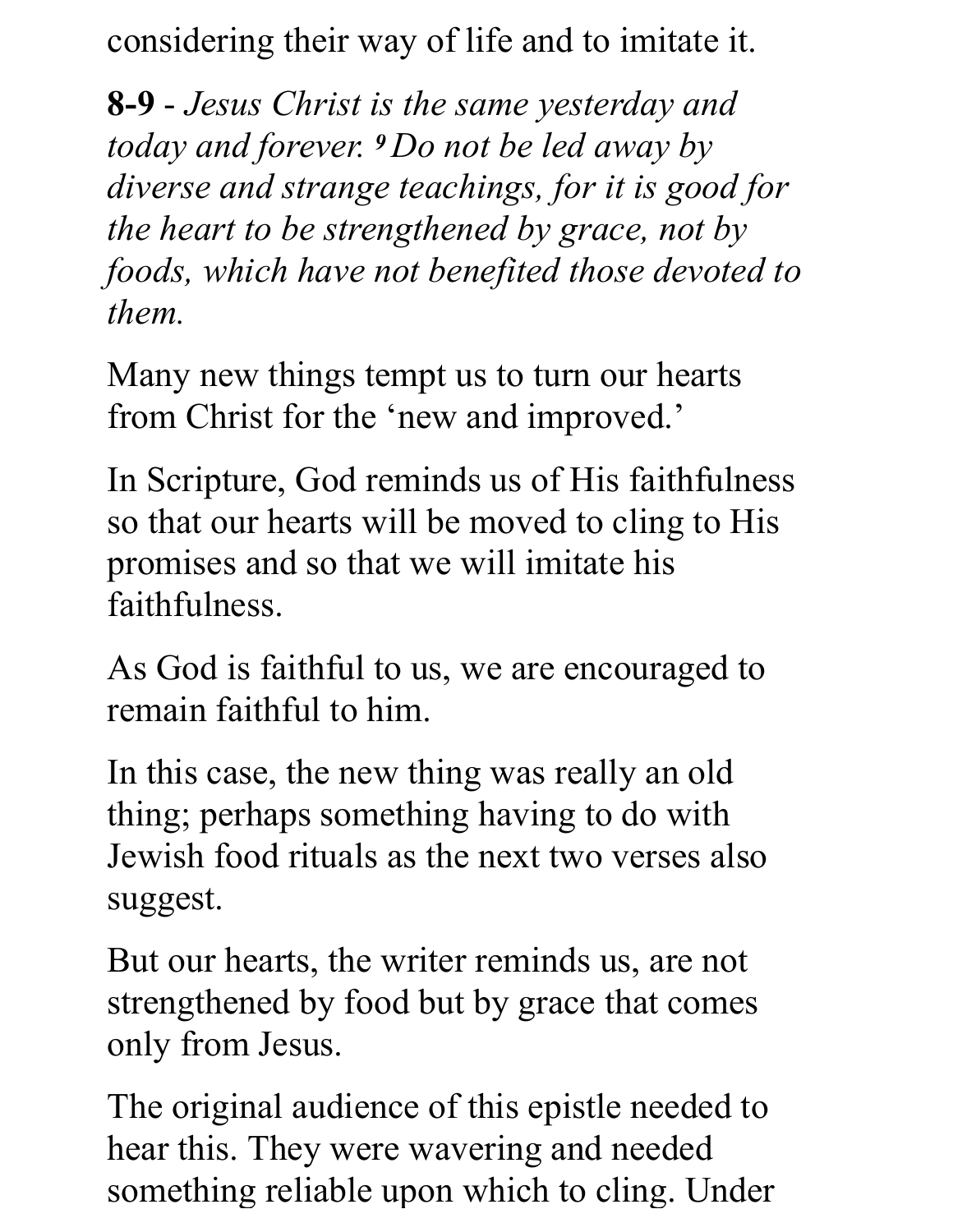something reliable upon which to cling. Under persecution, they began to doubt the faithfulness of the Lord, whom they had confessed. They needed to know that the mighty acts by which Jesus accomplished salvation would one day finally rescue them from the presence of sin (9:28). They needed to know that He was the same one for whom the heroes of old waited (chap. 11). They needed to know that His superiority would last forever (7:28).

The old ways were just a shadow of Who was to come but Jesus is forever!

**10-11** - *We have an altar from which those who serve the tent have no right to eat. 11 For the bodies of those animals whose blood is brought into the holy places by the high priest as a sacrifice for sin are burned outside the camp.*

From the earliest days of the Christian community, believers have had to face those who would try to reimpose some of the ritual requirements of the Law on Christian believers. Paul, for example, had to deal with Judaizers at Galatia who wanted to impose circumcision upon Gentile converts.

Such legalistic demands add nothing to the Gospel. In fact, they take away the freedom that Christ has brought by His atoning sacrifice and

resurrection. Moreover, the addition of such a distinct and such a distinct and such a distinct and such a dis<br>The addition of such a distinct and such a distinct and such a distinct and such a distinct and such a distinc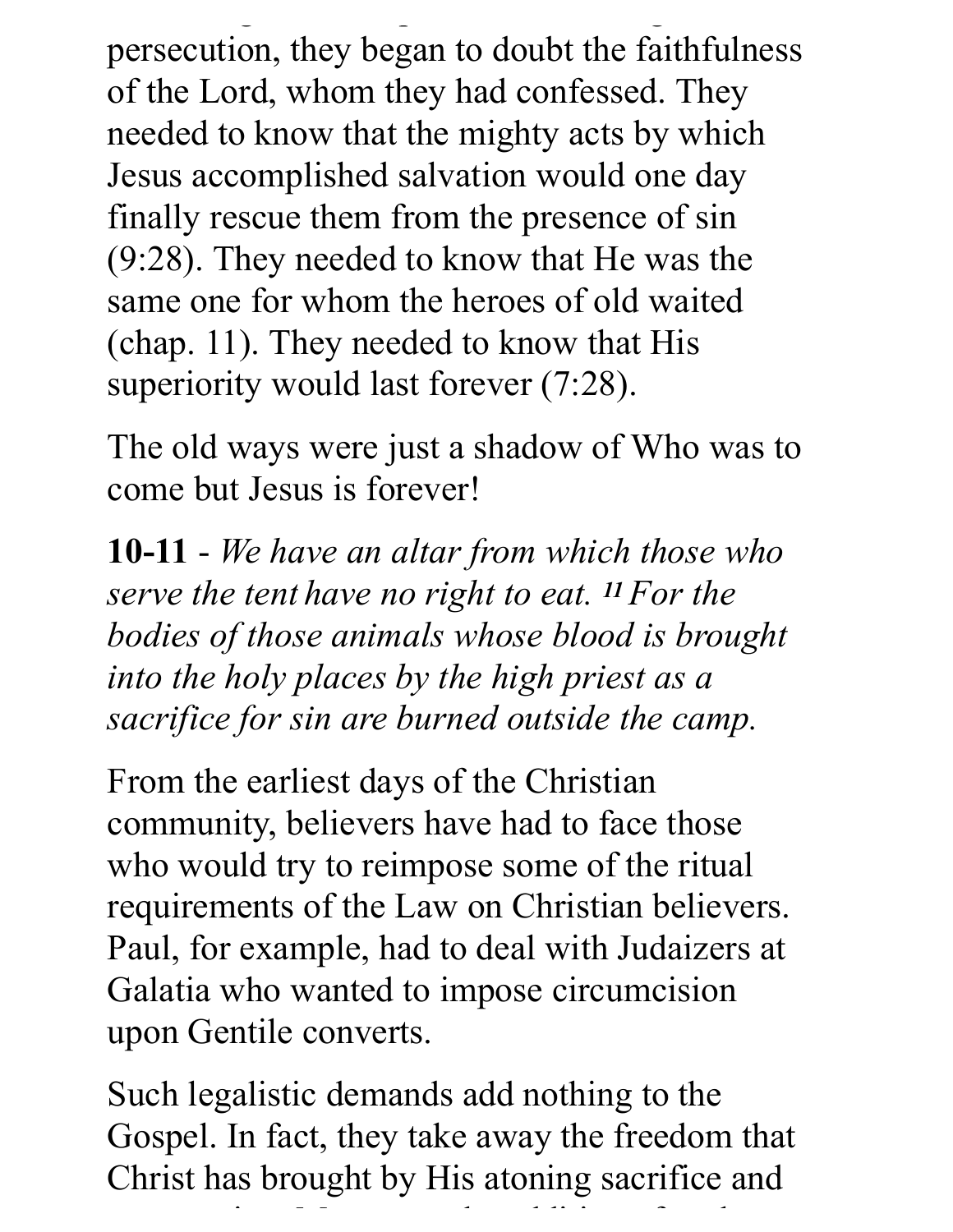resurrection. Moreover, the addition of such demands amounts to no less than another gospel  $(Gal. 1:8).$ 

Faced with tremendous persecution, the call to return to the practices of the old covenant became quite inviting. This is why the author of the epistle takes such time in chapters 7–10 explaining that Jesus fulfills and supersedes the old covenant. In light of this reality, the last two chapters of his epistle focus on exhorting the audience to cling to Christ and strengthen themselves for the race ahead.

The reference here is probably to the old covenant animal sacrifices, which, though manifestations of God's grace, were not the actual means by which salvation was accomplished.

Under the Law, the priests were often allowed to eat portions of the animals that they offered up. However, this was not true of the Day of Atonement. On that day, the animals were burned outside the camp of Israel and no one could eat of them (Lev. 16; Heb.  $13:11$ ). At that point, the sacrifice benefited no one, not spiritually or physically. But Christ is of forever benefit to us and in every way.

**12-14 -** *So Jesus also suffered outside the gate*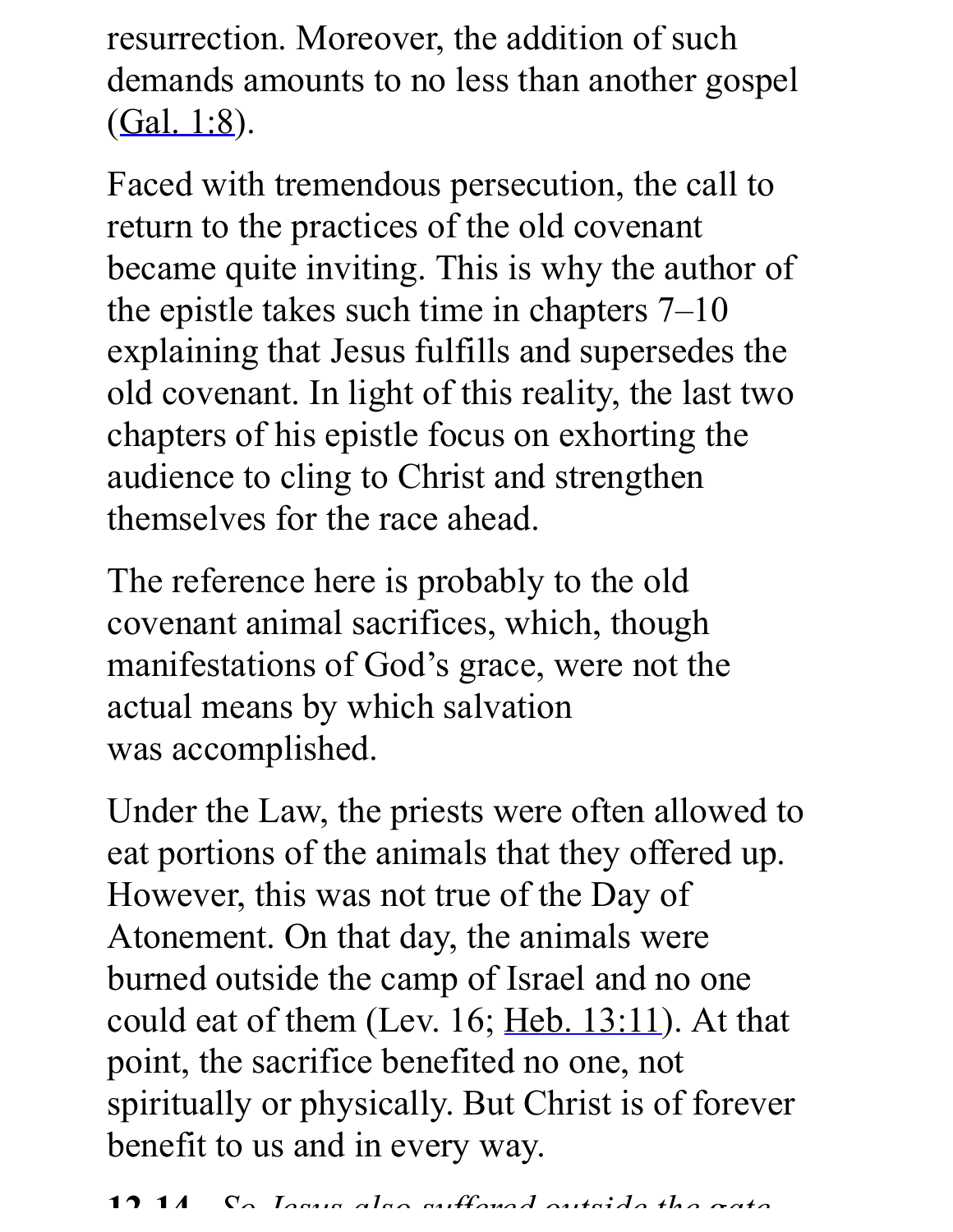**12-14 -** *So Jesus also suffered outside the gate in order to sanctify the people through his own blood. 13 Therefore let us go to him outside the camp and bear the reproach he endured. 14 For here we have no lasting city, but we seek the city that is to come.* 

For the writer, and for his readers, remaining faithful to the God of the Old Testament meant that they not return to the old covenant but that they honor the faith of the saints of the old covenant by their faithfulness to Jesus (chap. 11).

But Jesus had been crucified outside of Jerusalem as a criminal. And he is our altar. In order for these readers to be sanctified and to share in that altar, they had to be willing to suffer the same reproach as Jesus. The reason is that the earthly Jerusalem will not always exist, in fact, it will be razed in just a few years. But, the New Jerusalem will remain forever; its foundations unshaken and unshakable.

In another way, we too must leave the camp and join Christ in the wilderness. We must leave the uncleanness of the past behind and join Christ in the wilderness, for He alone can make us new. We may not have to leave the camp of old covenant sacrifices like the original audience did. However, like them we must leave the past leave them we must leave the past leave the past leave the past<br>Second the past leave the past leave the past leave the past leave the past leave the past leave the past leav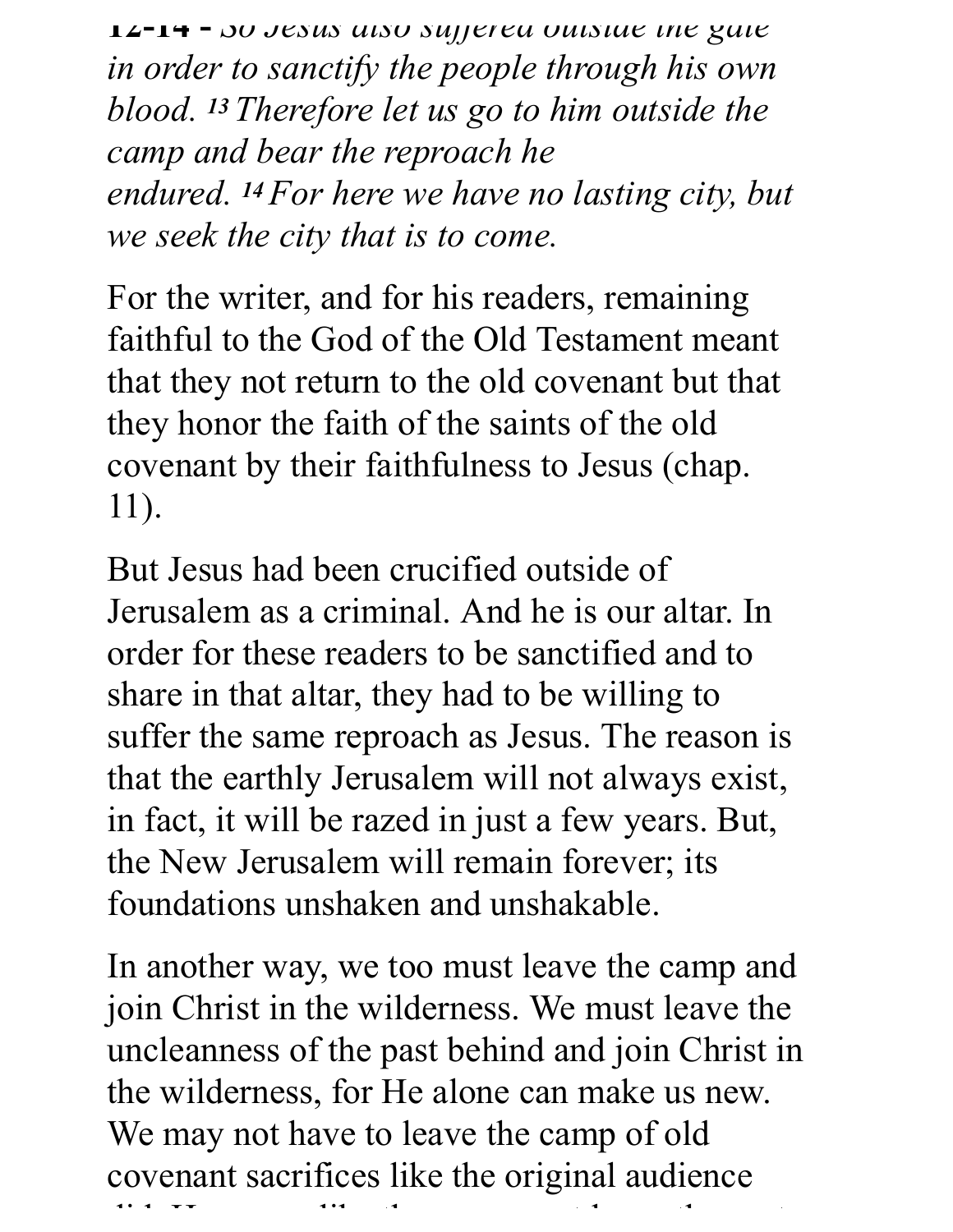did. However, like them we must leave the past behind and cling to Christ. We must bear His reproach knowing that our citizenship is not in this present age, but in the city that will come when all of creation is finally renewed.

**15** - *Through him then let us continually offer up a sacrifice of praise to God, that is, the fruit of lips that acknowledge his name.*

This faithfulness to Jesus is how the readers "offer up a sacrifice of praise to God." They do not do it with bulls, goats, lambs or doves but with their stated faithfulness to Jesus, by his name on their lips.

ILL - The Decian persecution resulted from an edict issued in 250 by the Emperor Decius ordering everyone in the Roman Empire (except for Jews, who were exempted) to perform a sacrifice to the Roman gods and the well-being of the Emperor. The edict ordered that the sacrifices be performed in the presence of a Roman magistrate, and a signed and witnessed certificate be issued to that effect. It was the first time that Christians had faced legislation forcing them to choose between their religious beliefs and death, although there is no evidence that Decius' edict was specifically intended to target Christians. The edict appears to have been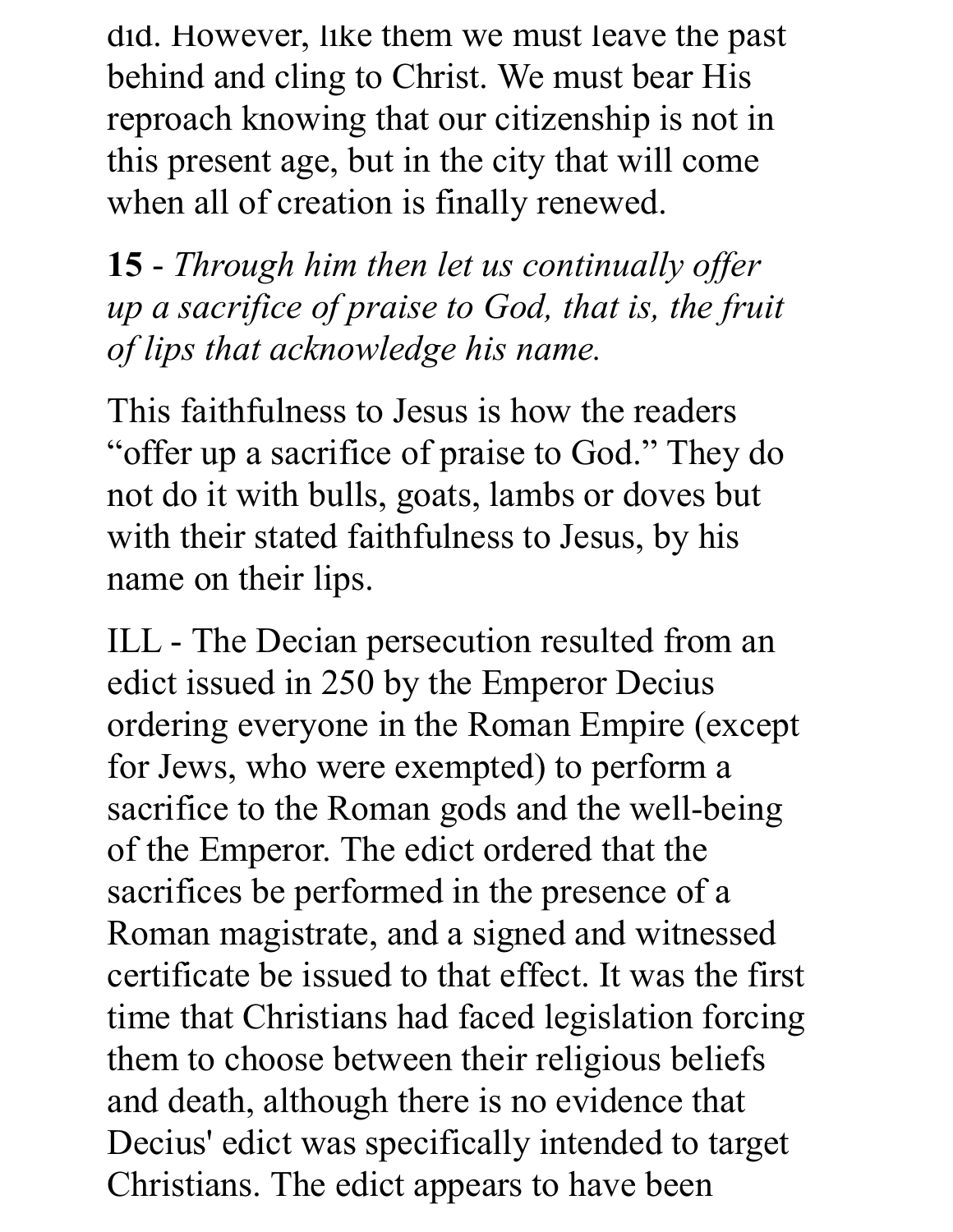designed more as an Empire-wide loyalty oath. Nevertheless, a number of Christians were put to death for refusing to perform the sacrifices, many others apostatized and performed the ceremonies, and others went into hiding. The effects were long-lasting and caused tension between Christians who had performed the sacrifices or fled and those who had not, and left bitter memories of persecution. (Wikipedia)

16 - *Do not neglect to do good and to share what you have, for such sacrifices are pleasing to God.*

This, in turn, meant that Christians suffered the loss of many things, sometimes everything. It became imperative for the church body to supplement those who endured loss.

True biblical piety always involves service first to other believers in need and then to the needy in the unbelieving world. Under the old covenant, landowners were not to harvest every single speck of grain; rather, they were to leave some behind so that the poor could glean the fields and not go hungry (Lev. 19:9–10). Under the new covenant, we are reminded that true, living faith manifests itself in a willingness to share with the poor (James 2:14–17).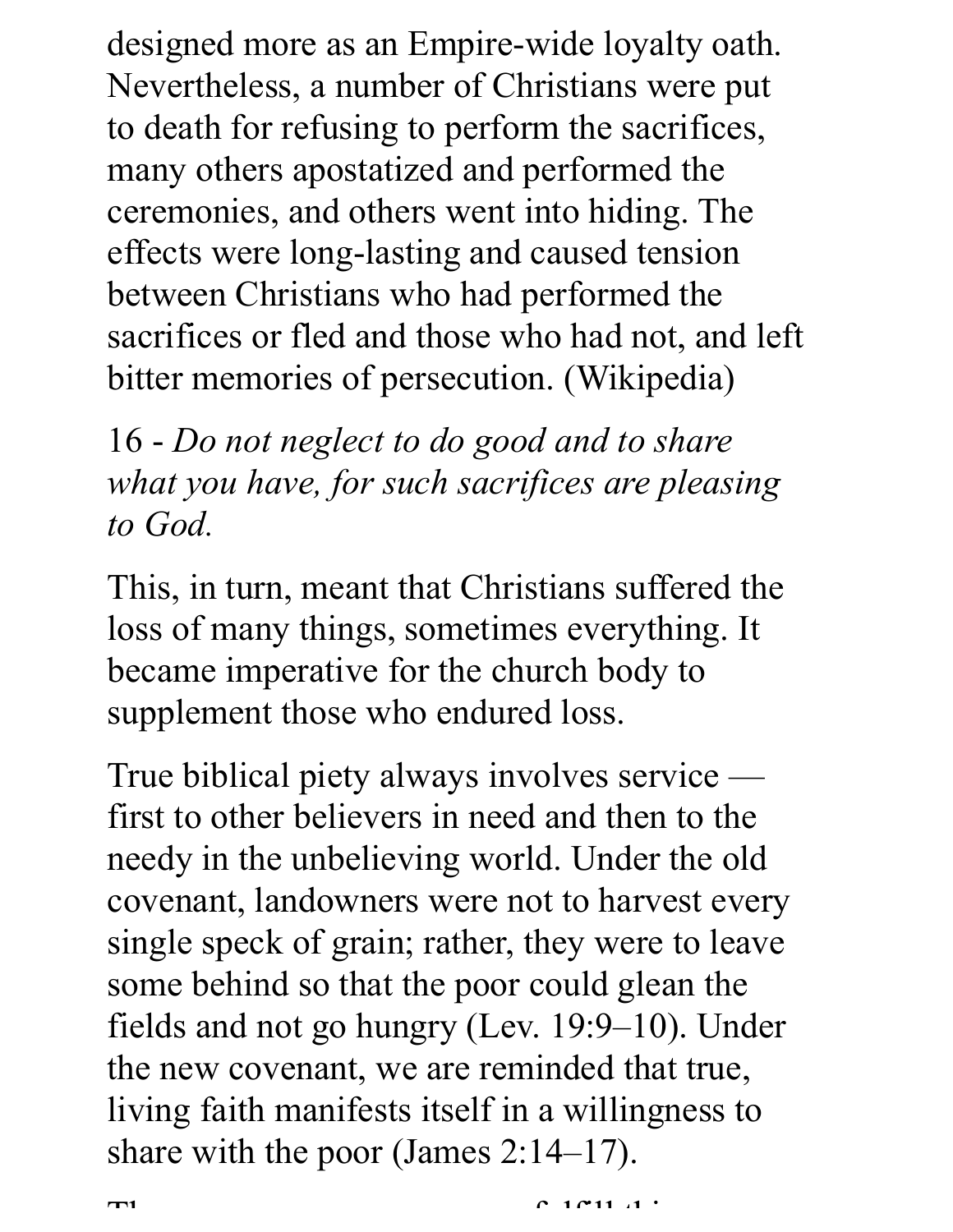There are many ways we can fulfill this command to do good and to share with those in need. We can volunteer our time to service in the church. We can help to satisfy the needs of others in our congregation by donating money or possessions. We can support missionaries who preach the Gospel and perform works of mercy.

> *When love does not prevail among us, we not only rob men of their right, But of God himself.* John Calvin

17 - *Obey your leaders and submit to them, for they are keeping watch over your souls, as those who will have to give an account. Let them do this with joy and not with groaning, for that would be of no advantage to you.*

Bible passages such as 1 Timothy 3:1–13 teach that there are offices in the church for which men are set apart in order to meet the spiritual and physical needs of God's people. These officers have particular duties to fulfill, but it must be noted that Scripture also prescribes duties to those who are not ordained to vocational ministry. In other words, the Lord also gives responsibilities to the laity.

First, let us note that the author is not speaking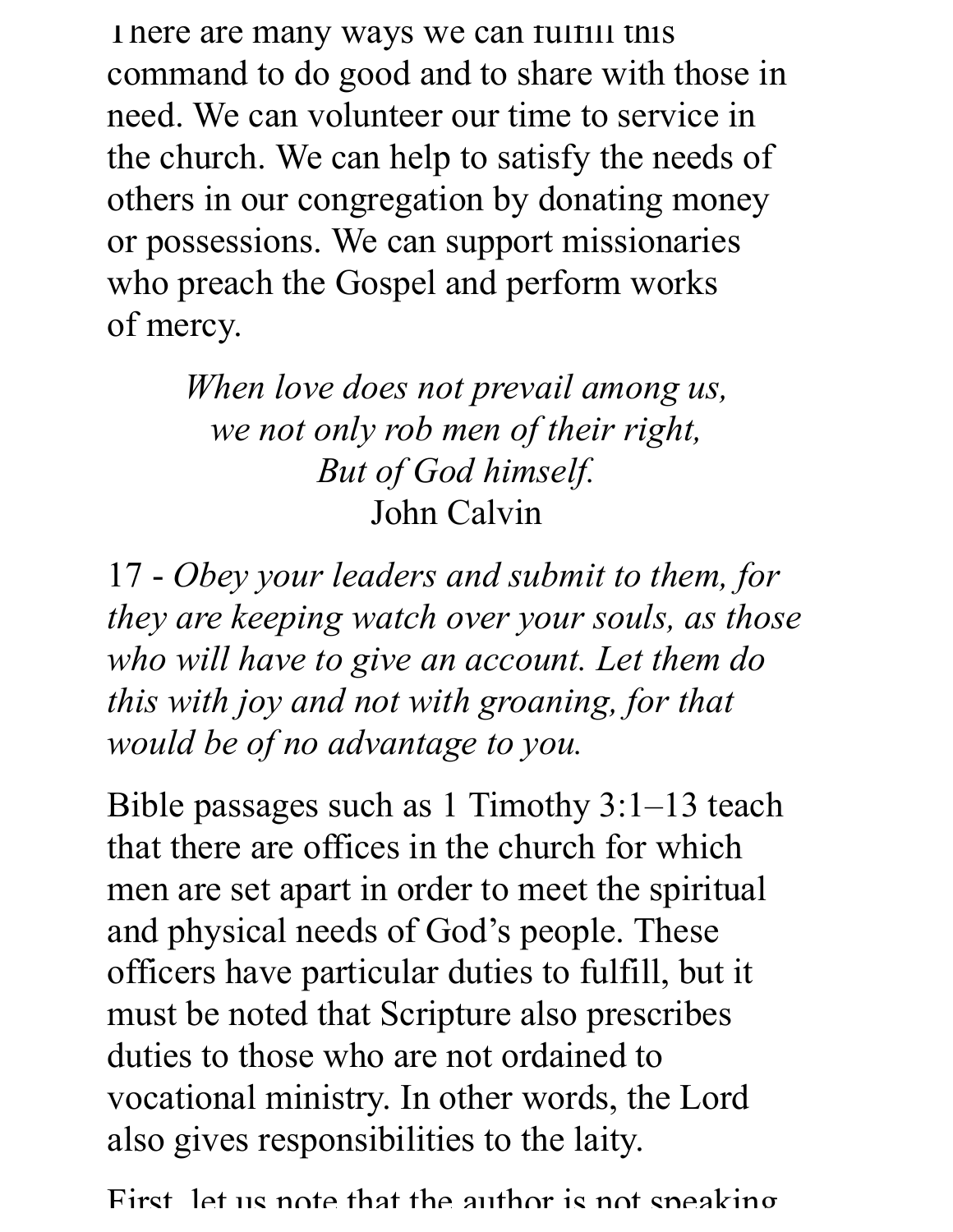First, let us note that the author is not speaking of unthinking, unquestioning, absolute obedience. Scripture never sets anyone in absolute authority over us besides God Himself. We are to submit to church leaders who in the main strive to preach the Word of God, teach what is in accord with sound doctrine, and love God's people.

When we have leaders, who love God and His people and seek to proclaim the truth and lead in accordance with it, our general disposition should be to follow their leadership. And we are to do so with joyful and willing obedience. Laypeople are to let their leaders direct them "with joy and not with groaning" (Heb. 13:17). That is to say, laypeople are to do what they can to make their leaders glad and eager to shepherd them. This means, among other things, not causing division over unnecessary matters, not slandering church leadership, and not refusing to help our leaders when we are asked and are available.

18-19 - *Pray for us, for we are sure that we have a clear conscience, desiring to act honorably in all things. 19 I urge you the more earnestly to do this in order that I may be restored to you the sooner.*

 $I_2$  the waiter in prison?  $II_2$  wants to maintain a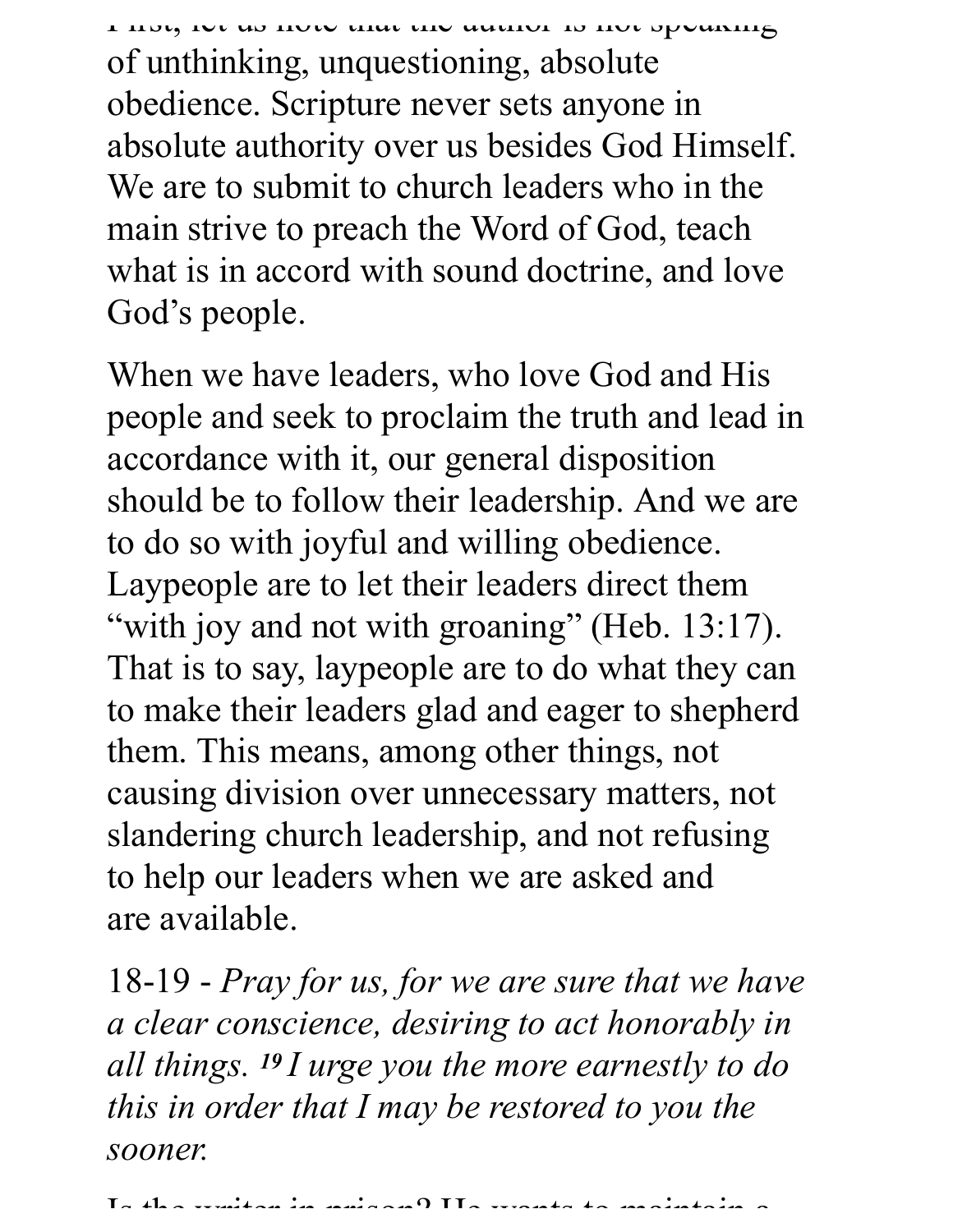Is the writer in prison? He wants to maintain a clear conscience and he wants to act honorably.

20 - *Now may the God of peace who brought again from the dead our Lord Jesus, the great shepherd of the sheep, by the blood of the eternal covenant, 21 equip you with everything good that you may do his will, working in usthat which is pleasing in his sight, through Jesus Christ, to whom be glory forever and ever. Amen.*

Having instructed, chastised, and exhorted his readers, the author of Hebrews now declares a blessing upon them. Benedictions were common in Judaism, and the fact that the author includes one here adds evidence to the notion that he was of Jewish heritage and was well-versed in the Hebrew Scriptures.

This particular benediction illumines Jesus as a shepherd who was also a sheep, a shepherd who gave his blood and by that sacrifice, equips us to do God's will, to do what is pleasing in his sight.

God has chosen for Himself one flock and has appointed the Shepherd to guard over it. The power and worthiness of Jesus guarantees that not one of His sheep shall ever be snatched from His hand.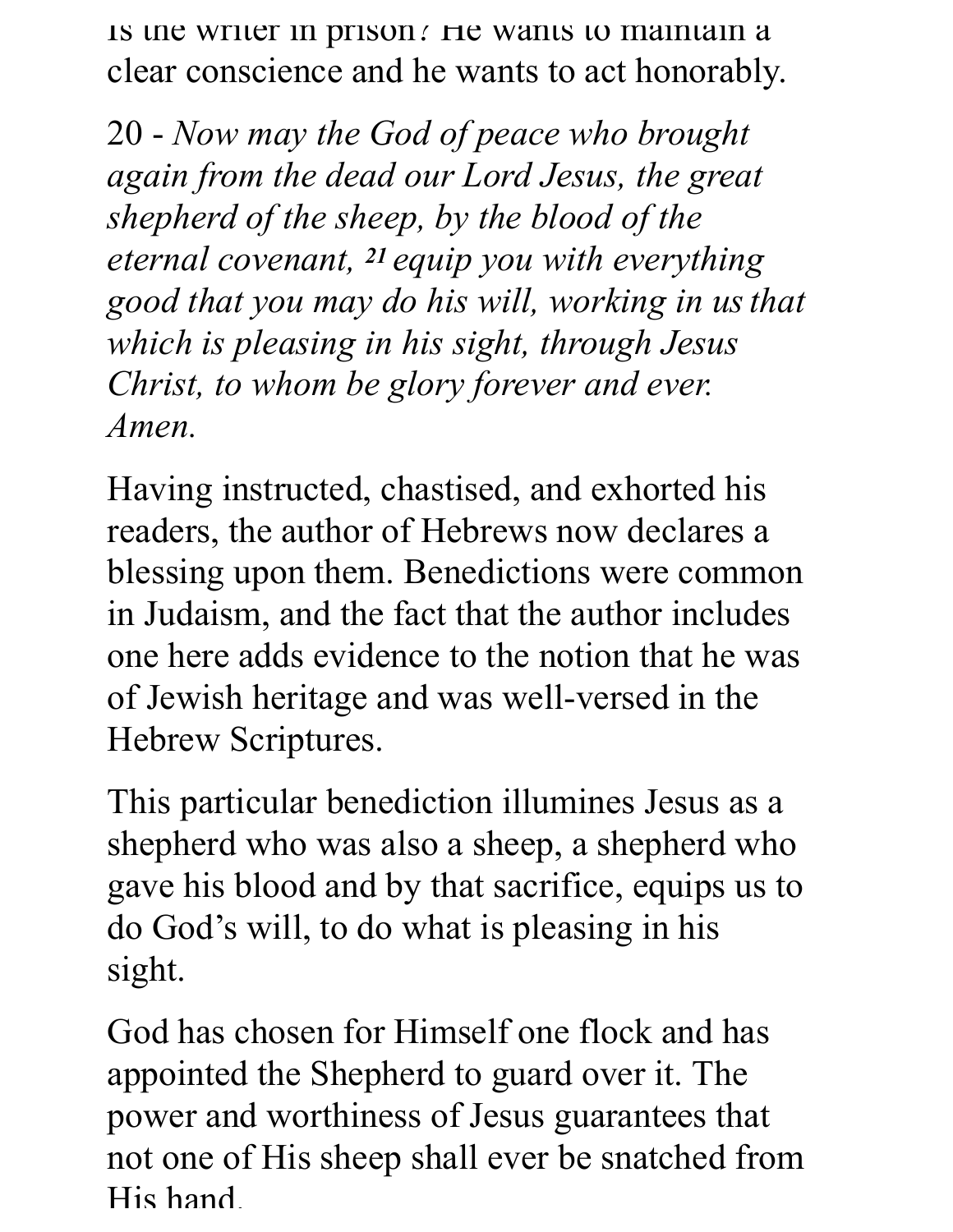TIM TIMILAH

22-25 - *I appeal to you, brothers, bear with my word of exhortation, for I have written to you briefly. 23 You should know that our brother Timothy has been released, with whom I shall see you if he comes soon. 24 Greet all your leaders and all the saints. Those who come from Italy send you greetings. 25 Grace be with all of you.*

- a) *Bear with my word of 'brief' exhortation –* He has taught doctrine to support his encouragement to remain faithful to Jesus
- b) *Timothy has been released*
- c) *Greet all the leaders and all the saints*
- d) *Those who come from Italy send you greetings* (Is the writer in Rome in prison or has he been in Rome in prison?) e) *Grace be with you all*

*All of grace is my story All the way from Earth to Glory Since by grace He lifted me from sin and woe Living grace He has extended As on Him my heart depended He'll give new grace when it's my time to go.*

> *Grace not yet discovered Grace not yet uncovered Grace from His bountiful store*